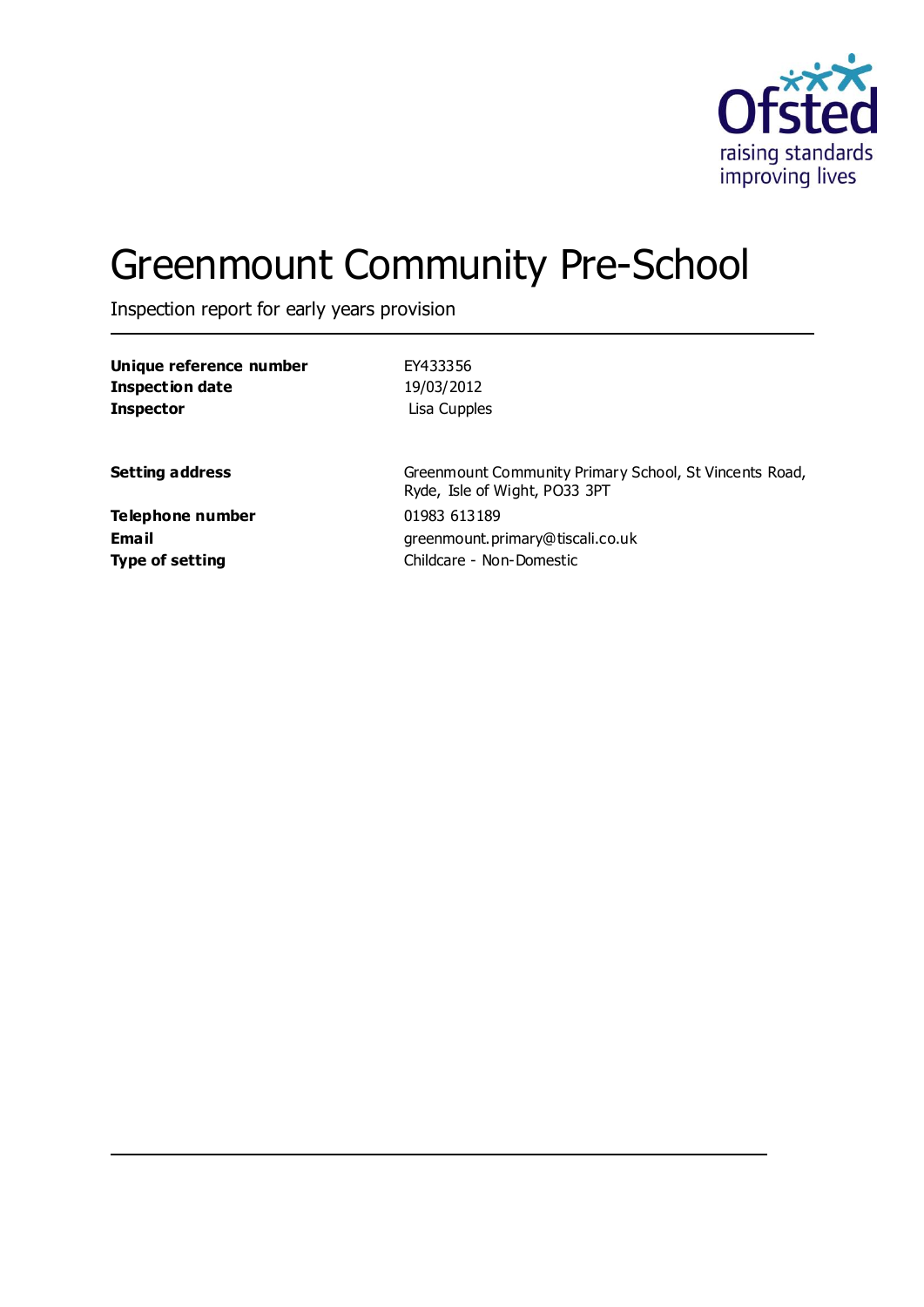The Office for Standards in Education, Children's Services and Skills (Ofsted) regulates and inspects to achieve excellence in the care of children and young people, and in education and skills for learners of all ages. It regulates and inspects childcare and children's social care, and inspects the Children and Family Court Advisory Support Service (Cafcass), schools, colleges, initial teacher training, work-based learning and skills training, adult and community learning, and education and training in prisons and other secure establishments. It assesses council children's services, and inspects services for looked after children, safeguarding and child protection.

If you would like a copy of this document in a different format, such as large print or Braille, please telephone 0300 123 1231, or email enquiries@ofsted.gov.uk.

You may copy all or parts of this document for non-commercial educational purposes, as long as you give details of the source and date of publication and do not alter the information in any way.

T: 0300 123 1231 Textphone: 0161 618 8524 E: enquiries@ofsted.gov.uk W: [www.ofsted.gov.uk](http://www.ofsted.gov.uk/)

© Crown copyright 2012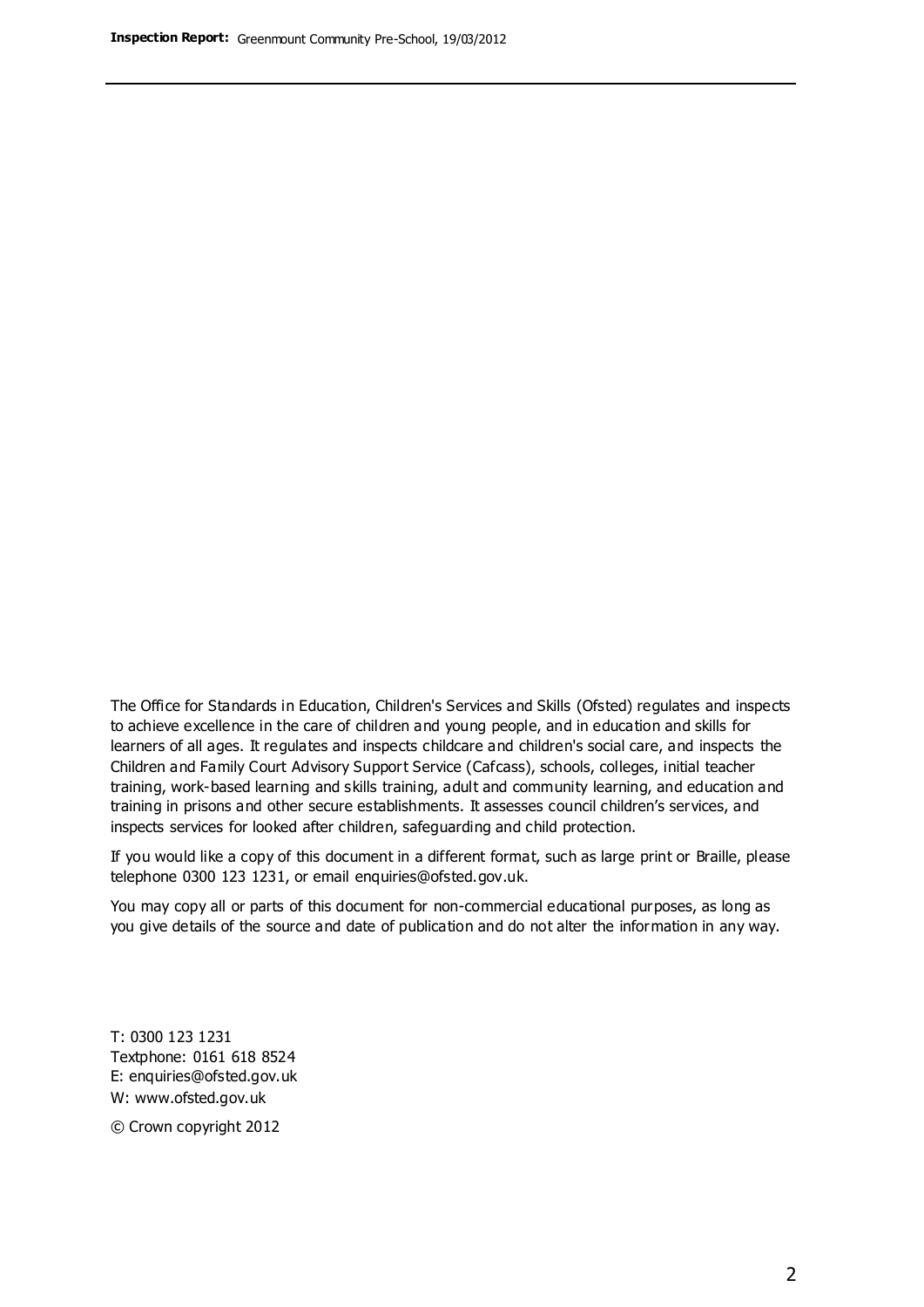# **Introduction**

This inspection was carried out by Ofsted under Sections 49 and 50 of the Childcare Act 2006 on the quality and standards of the registered early years provision. 'Early years provision' refers to provision regulated by Ofsted for children from birth to 31 August following their fifth birthday (the early years age group). The registered person must ensure that this provision complies with the statutory framework for children's learning, development and welfare, known as the *Early* Years Foundation Stage.

The provider must provide a copy of this report to all parents with children at the setting where reasonably practicable. The provider must provide a copy of the report to any other person who asks for one, but may charge a fee for this service (The Childcare (Inspection) Regulations 2008 regulations 9 and 10).

Please see our website for more information about each childcare provider. We publish inspection reports, conditions of registration and details of complaints we receive where we or the provider take action to meet the requirements of registration.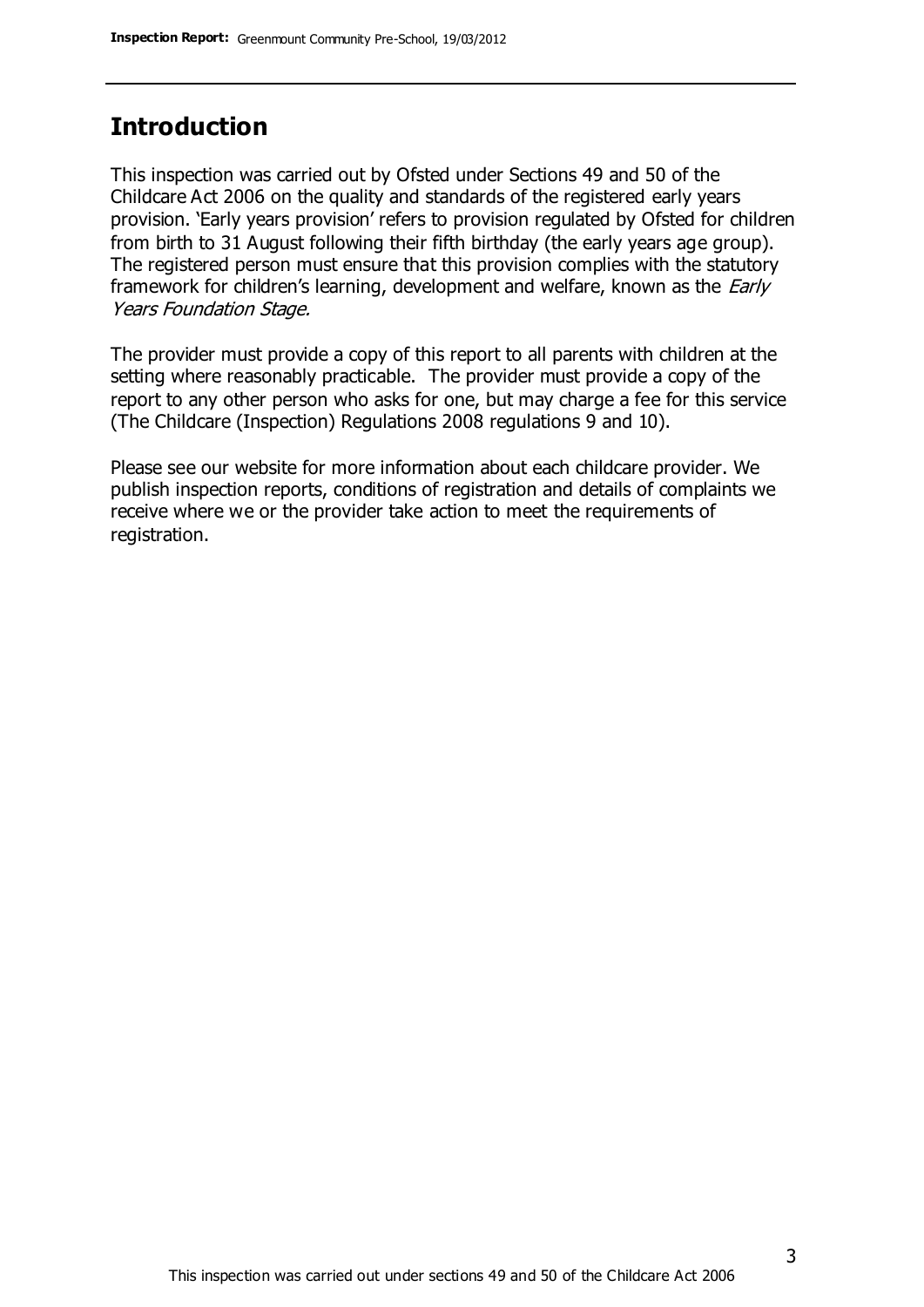# **Description of the setting**

Greenmount Community Pre-school registered in 2010 and is managed by the Governing Body of Greenmount Community School. It moved with the school to new premises in 2011 and now operates from a building in the grounds of the school in Ryde on the Isle of Wight. All children have access to the enclosed outside play areas.

The pre-school is registered on the Early Years Register and a maximum of 40 children may attend at any one time. The pre-school is open each weekday from 9am to 3pm during term times only. Children attend from the local area and for a variety of sessions. There are currently 24 children on roll, aged from three years to the end of the early years age group. The pre-school currently supports a number of children with special educational needs and/or disabilities and those children who speak English as an additional language.

A total of eight members of staff work with the children and this is both on a fulland part-time basis. All of whom are appropriately qualified at level 2 through to degree level. The pre-school receives regular support from the local authority.

### **The overall effectiveness of the early years provision**

Overall the quality of the provision is good.

All children are happy and settled during their time at the pre-school. The staff team get to know the children and their families well, enabling them to meet their individual needs effectively overall. As a result, children are making good progress towards the early learning goals. Inclusion is a real strength of the setting, ensuring all children feel welcomed and valued as part of the group. Overall, the sessions and activities are organised well and run smoothly. The management and wider staff team are all actively involved in monitoring and evaluating the effectiveness of the pre-school.

## **What steps need to be taken to improve provision further?**

To further improve the early years provision the registered person should:

- further develop the use of the outdoor play area to promote children's learning across all areas
- increase the information gathered from parents with regard to children's starting points to ensure children's individual development is planned for as soon as they begin to attend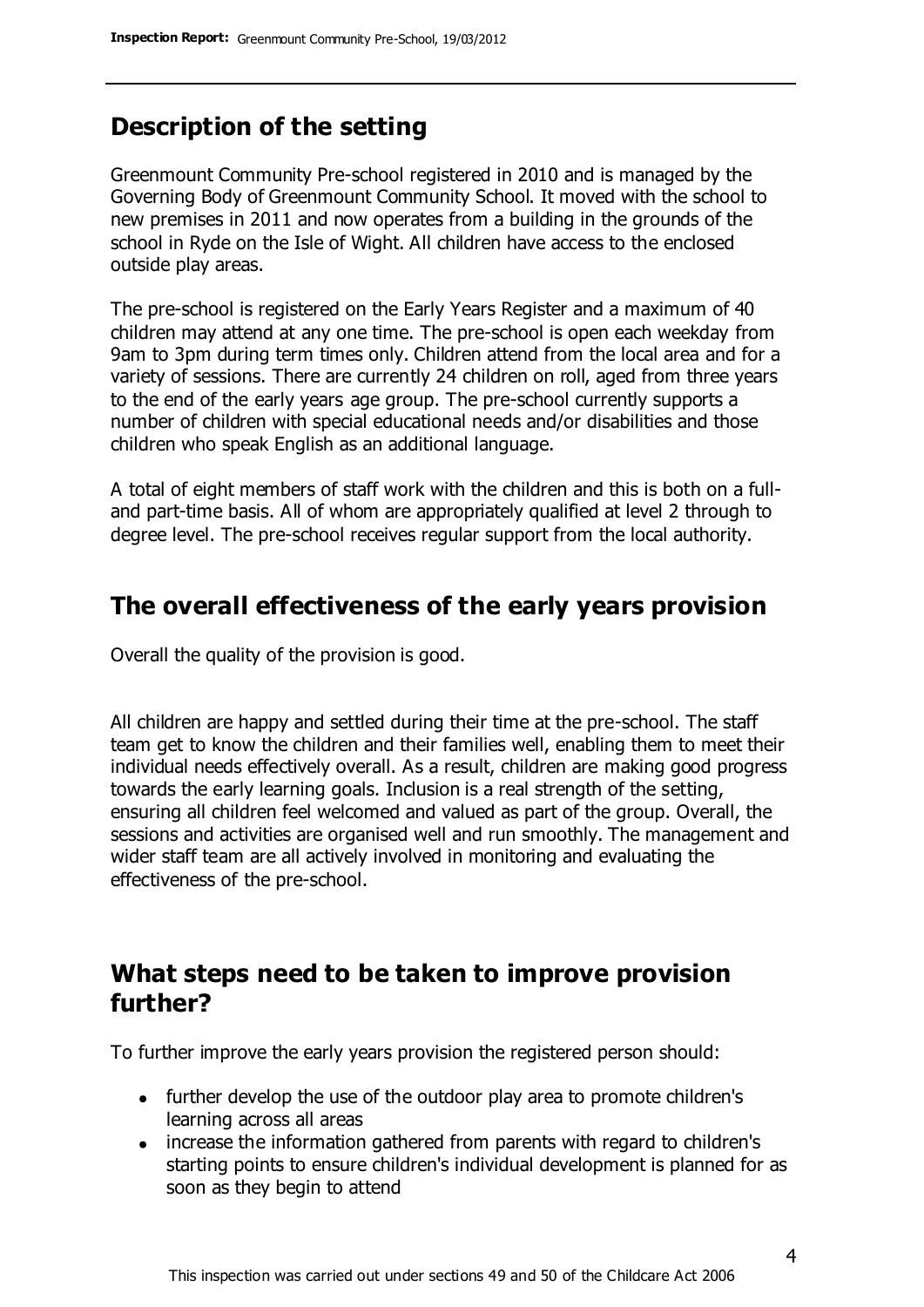# **The effectiveness of leadership and management of the early years provision**

All staff have a very good understanding of child protection procedures and know how to implement them to safeguard the children in their care. They have attended safeguarding training and have detailed systems in place to record and report any concerns. All children enjoy a safe and secure play and learning environment because staff are vigilant and minimise any potential risks to children. For example, daily checks of the premises and equipment are carried out before the children arrive. Full written risk assessments are completed covering all areas the children come into contact with, both inside and outside. All visitors are required to show identification on arrival and sign in the visitors' book, to ensure an accurate record of everyone coming into contact with the children is maintained. The setting has robust recruitment and vetting procedures in place to ensure all staff are suitable to work with children. There is a full induction programme for new staff and any volunteers to ensure everyone is fully aware of their individual roles and responsibilities within the pre-school.

Management and staff play an active role in evaluating all aspects of the preschool to drive improvement for the children who attend. For example, everyone has played an active role in reviewing and updating all the settings policies and procedures to ensure they accurately reflect the practice within the setting. Rigorous evaluation ensures any areas for improvement are identified and a development plan has been implemented to ensure actions are taken to further drive improvement.

All children have access to a wide range of resources, activities and play materials. Children use a range of multicultural resources on a daily basis. They celebrate international festivals in line with the school as they develop an understanding of the world around them. Children enjoy a fully inclusive play and learning environment where they are all valued as individuals. Staff actively listen and respond to the children's needs and interests, making them feel a valued part of the setting. Strong systems are in place to fully support children who have special educational needs and/or disabilities and those children who speak English as an additional language. For example, the staff organise 'language enrichment groups' to extend the children's speech and language skills, alongside the 'Every Child a Talker' programme.

Staff are aware of the children's individual welfare needs and the information is discussed with parents and recorded in their registration forms. Although, limited information is currently obtained from parents about the children's starting points, when they first start, which hinders staff's ability to initially plan relevant early experiences. Parents' and children's views are actively sought through discussions and the pre-school is developing the use of questionnaires to help with this process. Staff value the parents' views and suggestions and parents feel valued within the pre-school. They are able to access their child's progress records at any time and are able to make written contributions if they choose to. Strong links are in place with the school to ensure children enjoy a smooth transition into school.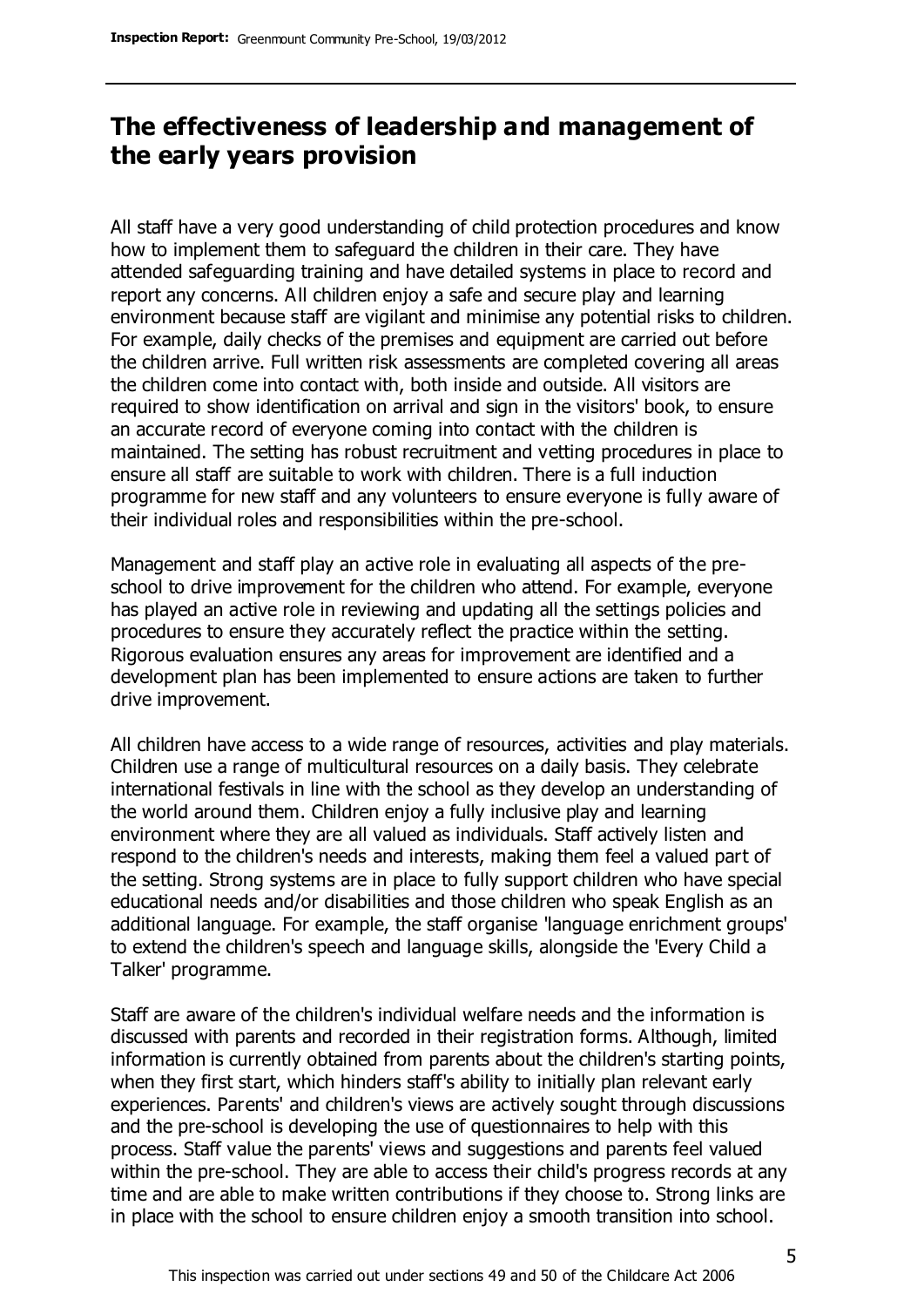Systems are also in place to share information with other early years providers to ensure continuity of care, play and learning for those children who attend other early years settings.

# **The quality and standards of the early years provision and outcomes for children**

The staff team have a good understanding of the Early Years Foundation Stage framework and implement it effectively to meet the individual needs of the children. Children count at every opportunity and recognise numerals during their play. They enjoy measuring activities, looking at the numbers on the tape measure as they measure each other's heads. Children count with ease; they count cars, how many funnels are in the water tray and how many cups they need for snack. They are beginning to learn about volume and quantity during water play. They explore the different containers and work out which ones can hold the most water. Staff are skilled at asking open-ended questions to extend the children's learning. Children use their imaginations well during a range of activities and role-play. They create stories and negotiate characters with each other. They enjoy dressing up as police officers and fire officers. Children are able to create their own ideas during art and craft activities, using a wide variety of resources and media that they can self-select from the low level units. Children's work is displayed creatively around the walls, valuing the children's efforts. They proudly show visitors what they have been doing. Children have many opportunities to problem solve as they examine and explore the resources during activities. Children practise their emergent writing skills for a variety of purposes. They attempt to write their names on their art work, make lists and take messages in the home corner. Children handle books correctly and pretend to read to each other, recalling the story from the pictures. They use a range of everyday technology during the sessions. They have access to tape recorders, a computer, torches and cameras. Children are developing very good listening skills throughout the sessions. For example, they listen carefully and concentrate well during story time. Children use the outside play areas daily and have many opportunities to develop their physical skills. Although, all six areas of learning are not covered regularly outside to fully enhance the children's outdoor play and learning experiences.

Children are beginning to learn the importance of keeping themselves safe through discussion and daily routines. For example, children know they must sit still when they are eating their snack so they don't choke when they are eating. Children talk about how to hold and use the scissors safely during activities. They fully understand the emergency evacuation procedures because they practise regular fire drills with the staff. Older children are able to explain exactly what happens during a drill, showing a good awareness of the safety procedures. Children learn about the importance of healthy eating through discussion and the provision of healthy snacks and meals. They talk about the types of food that are good for them and discuss how the fresh fruit and vegetables will help them to 'grow big and strong'. They are developing good self-care skills as they learn the importance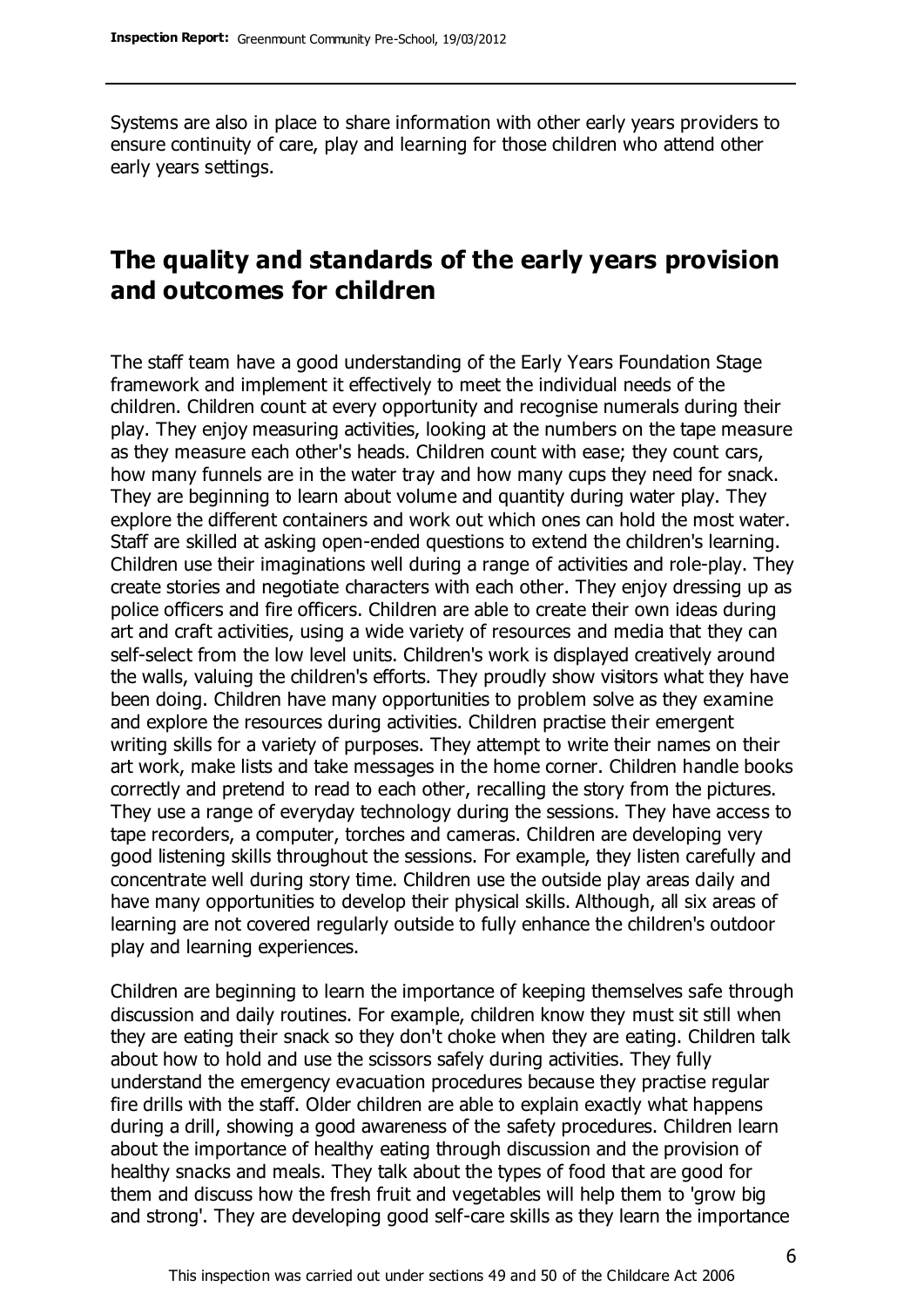of good personal hygiene during daily routines. Children are confident and chat openly with staff and their peers. They make suggestions and share their thoughts in large and small groups. They laugh throughout the day as they make jokes with the staff, showing how at ease they are within the pre-school. All children behave very well during their time at the pre-school. Staff implement clear rules and boundaries consistently so all children know exactly what is expected of them. Staff are positive role models and offer praise and encouragement to the children, recognising their efforts and achievements. Consequently, children respond well to the staff team and are keen to follow the simple rules. Children are beginning to show consideration for others. For example, children ask if others would like to join in their games and pass resources and play materials to each other. Children share and take turns with ease and older children often help the younger ones. For example, older children hold the water bottles still while the younger children fill them with water.